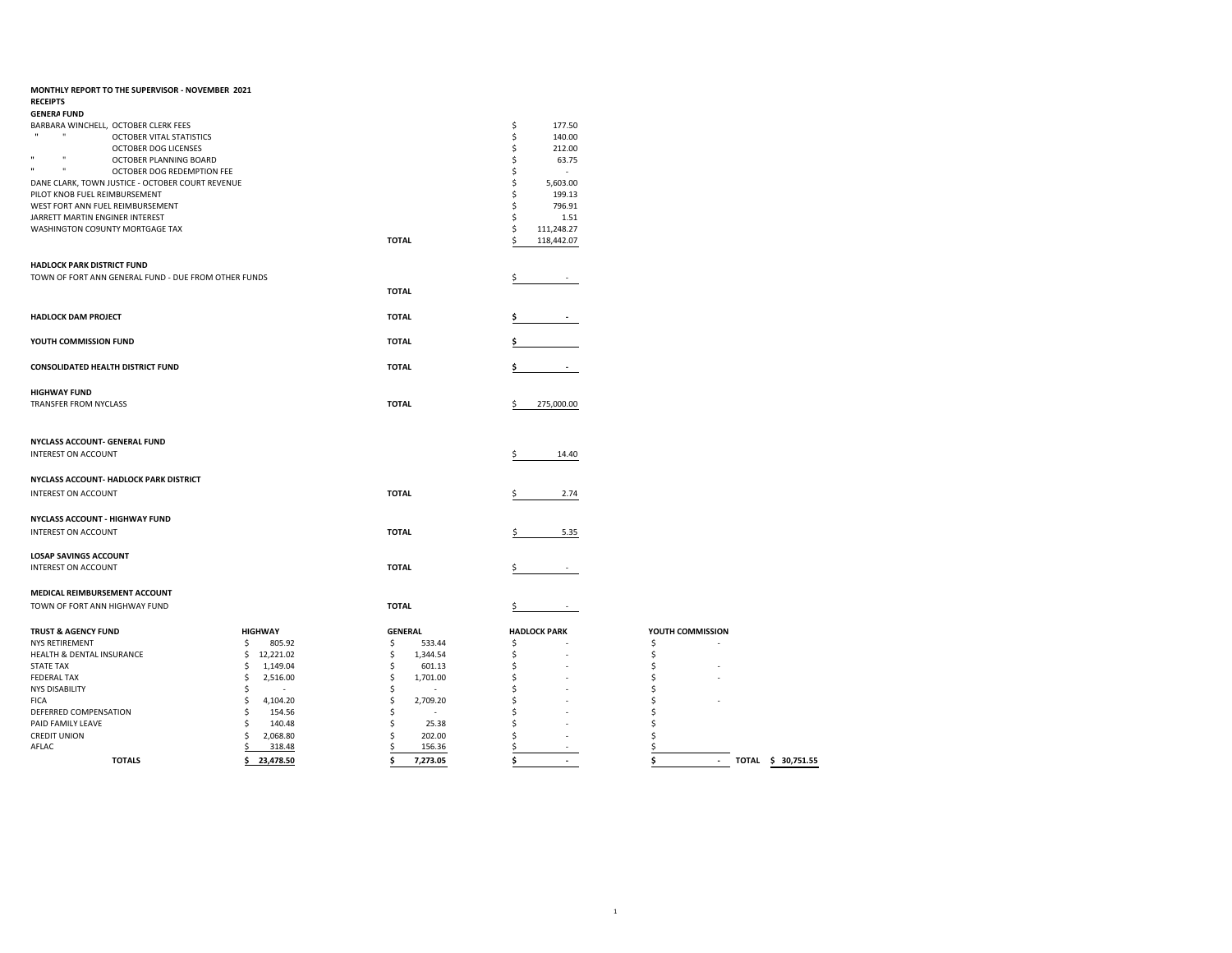### **DISBURSEMENTS** .

| <b>GENERAL FUND</b>                                        |              |    |                          | <b>HIGHWAY FUND-OV (DB)</b>    |                 |
|------------------------------------------------------------|--------------|----|--------------------------|--------------------------------|-----------------|
| STATE COMPTROLLER - STATE SHARE OF JUSTICE COURT REVENUE - |              | \$ | 3,085.00                 | ABSTRACT                       | \$<br>7,881.43  |
| PAYROLL                                                    |              | \$ | 17,983.90                | HEALTH INSURANCE               | \$<br>13,160.83 |
| <b>TOWN SHARE FICA</b>                                     |              | \$ | 1,354.60                 | PAYROLL                        | \$<br>28,973.07 |
| TOWN BOARD EXPENSE                                         |              | \$ | 89.60                    | <b>TOWN SHARE FICA</b>         | \$<br>2,126.04  |
| SUPERVISORS EXPENSE                                        |              | \$ | 2,090.50                 |                                | \$<br>52,141.37 |
| CENTRAL COMMUNICATIONS                                     |              | \$ | 318.81                   |                                |                 |
| <b>ATTORNEY EXPENSE</b>                                    |              | \$ | 4,789.50                 | <b>HIGHWAY FUND-TW (DA)</b>    |                 |
|                                                            |              | \$ |                          |                                |                 |
| <b>LOSAP AUDIT</b>                                         |              |    | 10,000.00                |                                |                 |
| REGISTRAR VITAL STATISTICS                                 |              | \$ | ÷.                       | ABSTRACT                       | \$<br>7,287.20  |
| <b>JUSTICE COURT EXPENSE</b>                               |              | \$ | 18.48                    | FUEL PAYMENT TO (              | \$<br>4,427.89  |
| <b>TAX COLLECTION</b>                                      |              | \$ | 120.00                   |                                |                 |
| <b>TOWN CLERK EXPENSE</b>                                  |              | \$ | 155.00                   |                                | \$<br>11,715.09 |
| NYS PAID FAMILY LEAVE                                      |              | \$ | L,                       |                                |                 |
| <b>CENTRAL PRINTINGS</b>                                   |              | \$ | $\overline{a}$           | <b>TRUST &amp; AGENCY FUND</b> |                 |
| PLANNING BOARD EXPENSE                                     |              | \$ | 370.00                   | AFLAC                          | \$<br>474.84    |
| ASSESSOR CONTRACTUAL                                       |              | \$ | ٠                        | <b>NY STATE TAX</b>            | \$<br>1,750.17  |
| FUEL MANAGEMENT                                            |              | \$ | 580.62                   | <b>CREDIT UNION</b>            | \$<br>2,270.80  |
| SUPERINTENDENT OF HIGHWAYS                                 |              | \$ | 218.00                   | RETIREMENT                     | \$<br>1,339.36  |
| <b>DOG CONTROL</b>                                         |              | \$ | ÷.                       | HEALTH INSURANCE               | \$<br>13,565.56 |
| SAFETY INSPECTION                                          |              | \$ | 45.90                    | NYS DEFERRED COMP              | \$<br>154.56    |
| <b>TRAFFIC CONTROL</b>                                     |              | \$ | $\overline{\phantom{a}}$ | <b>FICA</b>                    | \$<br>6,813.40  |
| <b>STREET LIGHTS</b>                                       |              | \$ | 205.80                   | <b>FEDERAL TAX</b>             | \$<br>4,217.00  |
| WASHINGTON COUNTY TREASURER                                |              | \$ | 233.00                   |                                |                 |
| FORT ANN RESCUE SQUAD                                      |              | \$ | ÷,                       |                                |                 |
|                                                            |              |    |                          |                                |                 |
| DISABILITY INSURANCE                                       |              | \$ | L,                       | <b>TOTAL</b>                   | \$<br>30,585.69 |
| HEALTH INSURANCE                                           |              | \$ | 1,224.22                 |                                |                 |
| <b>BUILDINGS EXPENSE</b>                                   |              | \$ | 1,154.91                 |                                |                 |
|                                                            |              | \$ | 44,037.84                |                                |                 |
| <b>HADLOCK PARK DISTRICT</b>                               |              |    |                          |                                |                 |
| PAYROLL                                                    |              | \$ | ä,                       |                                |                 |
| <b>TOWN SHARE FICA</b>                                     |              | \$ | ä,                       |                                |                 |
| <b>ABTRACT</b>                                             |              | \$ | ٠                        |                                |                 |
|                                                            | <b>TOTAL</b> | \$ | $\overline{\phantom{a}}$ |                                |                 |
|                                                            |              |    |                          |                                |                 |
| YOUTH COMMISSION FUND                                      |              |    |                          |                                |                 |
| <b>ABSTRACT</b>                                            |              |    |                          |                                |                 |
|                                                            | <b>TOTAL</b> |    |                          |                                |                 |
|                                                            |              |    |                          |                                |                 |
| <b>HADLOCK DAM PROJECT</b>                                 | <b>TOTAL</b> |    |                          |                                |                 |
|                                                            |              |    |                          |                                |                 |
| <b>CONSOLIDATED HEALTH</b>                                 | <b>TOTAL</b> |    |                          |                                |                 |
|                                                            |              |    |                          |                                |                 |
| NYCLASS ACCOUNT - GENERAL FUND                             |              |    |                          |                                |                 |
| TRANSFER FROM GENERAL FUND                                 | <b>TOTAL</b> |    |                          |                                |                 |
|                                                            |              |    |                          |                                |                 |
|                                                            |              |    |                          |                                |                 |
| NYCLASS ACCOUNT-HADLOCK PARK DISTRICT                      |              |    |                          |                                |                 |
| TRANSFER TO HADLOCK PARK CHECKING                          | <b>TOTAL</b> | s  | $\sim$                   |                                |                 |
|                                                            |              |    |                          |                                |                 |
| NYCLASS ACCOUNT - HIGHWAY FUND                             |              |    |                          |                                |                 |
| TRANSFER TO HIGHWAY CHECKING ACCOUNT                       | <b>TOTAL</b> |    | \$275,000.00             |                                |                 |
|                                                            |              |    |                          |                                |                 |
| <b>LOSAP SAVINGS ACCOUNT</b>                               |              |    |                          |                                |                 |
| TRANSFER TO GENERAL FUND PILOT KNOB CONTRIBUTION           | <b>TOTAL</b> | \$ |                          |                                |                 |
|                                                            |              |    |                          |                                |                 |
| MEDICAL REIMBURSEMENT ACCOUNT                              |              |    |                          |                                |                 |
| AC TRANSFER TO CDPHP SETTLEMENTS                           | <b>TOTAL</b> | \$ | 1,328.68                 |                                |                 |
|                                                            |              |    |                          |                                |                 |